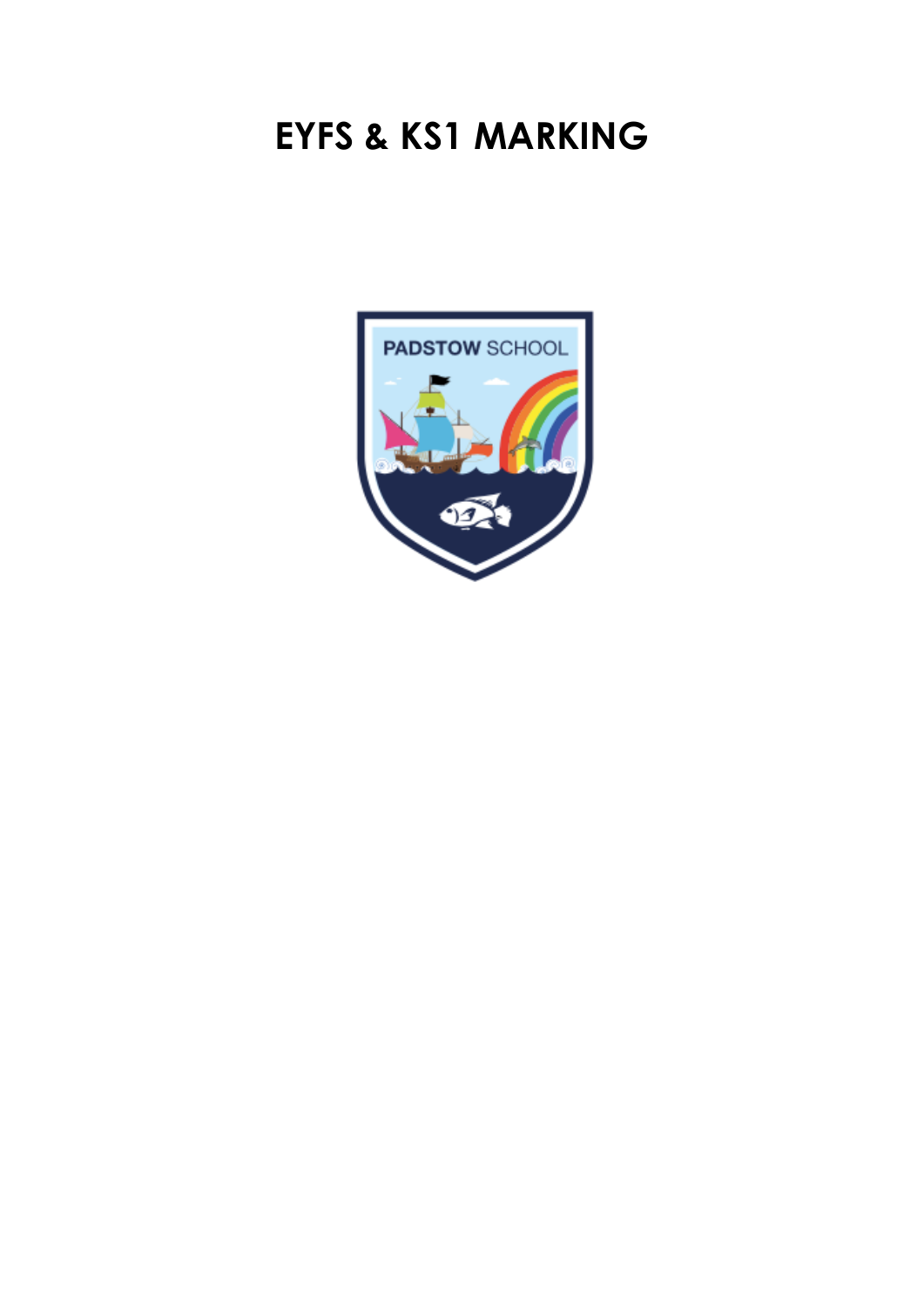## **Rationale**

Marking in EYFS and Year 1 will reflect the key principles of our whole school marking policy, however, suitable adaptations need to be made to reflect the age of the children.

#### **Guidelines:**

### **EYFS:**

- there will be appropriate use of symbols;
- there will be verbal discussion of work which will be recorded in some way;
- opportunities for verbal peer assessment will be created to celebrate learning and suggest ways to improve;
- writing in black / blue will be for teacher & other adults' assessment notes;
- supply teachers will be asked to use black/blue & indicate the level of support provided.

#### **Year 1:**

- Early Years practice will be continued and built upon.
- As children develop there will be a greater emphasis on the childrens' responses.
- While every piece of work is acknowledged, in Year 1, **in depth marking** will take place weekly. Children **will be taught** to self-assess by reflecting on elements of their work which meet the success criteria for their learning.
- Writing in black/blue will be for teacher & other adults' assessment notes.
- Supply teachers will be asked to use black/blue & indicate the level of support provided.
- During the transition sessions, children will be introduced to the whole school marking codes.

#### **Marking System**

Work will be annotated to show the amount of support given and the annotation followed by the initials of the supporting adult where this is not the Class Teacher

The following general marking symbols & colour codes will be used, communicated to children and stuck in the front of each exercise book.

#### **English and Phonics Books**

In addition to the general marking symbols above, writing will be marked using the following symbols and may be accompanied with a short comment. These will be communicated to children and stuck in the front of each exercise book as well as displayed in the classroom.